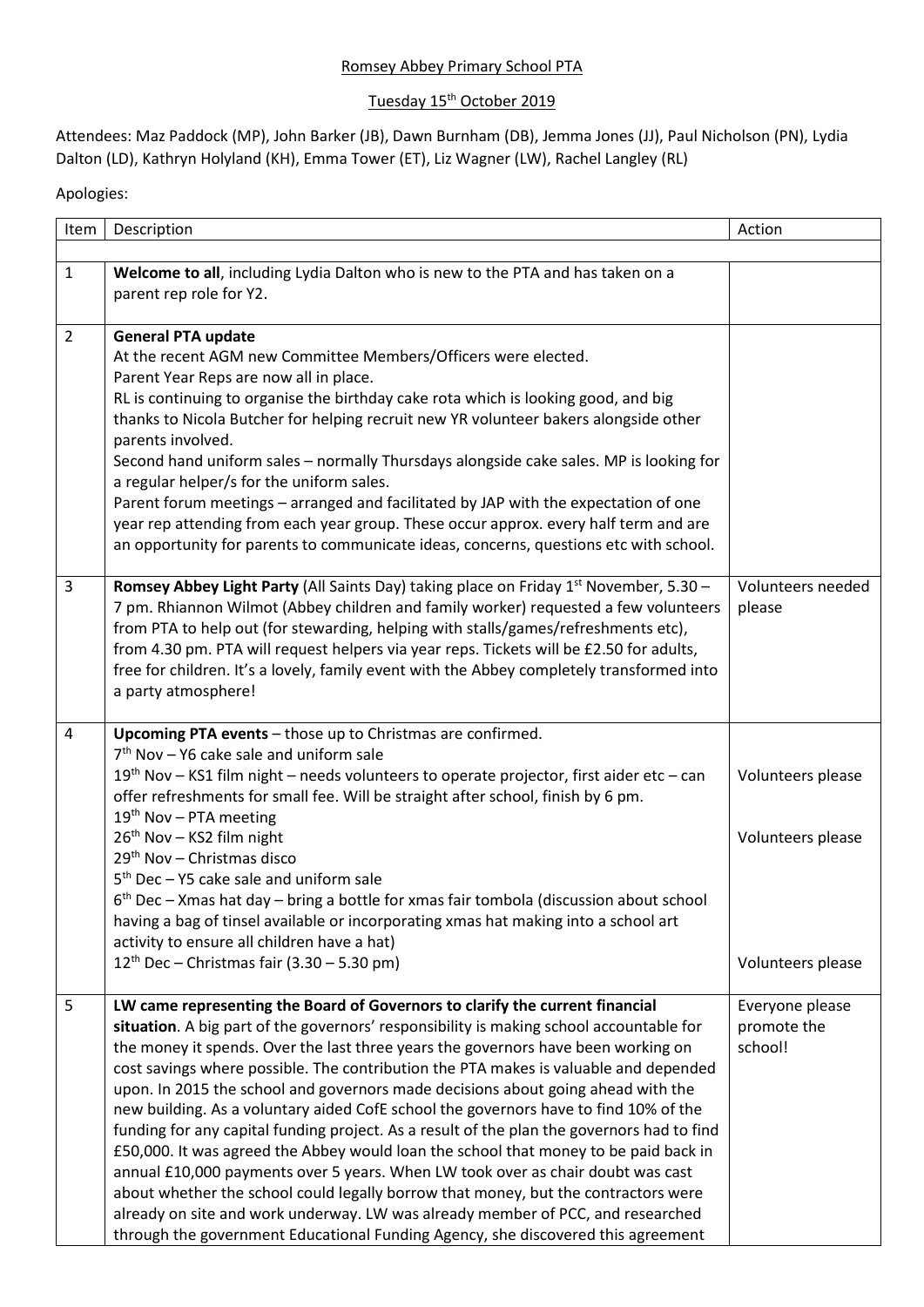|   | shouldn't have been made. In Jan 2017 a loan was agreed on the understanding that if<br>school should become an Academy no debt would be carried over. The first three<br>repayments have been made (April 2017, 2018 and 2019). The school currently still<br>owes £20,000 to the Abbey. Without the PTA helping to pay back that loan each year<br>the school would be in deficit. The predicted budget for 2020/21 is likely to be a deficit<br>budget, possibly to the tune of £75k, because we are 30 children down in the school,<br>and if we had those children on roll the school budget would be breaking even every<br>year. Funding of £4,000 comes with each child.<br>The PTA was asked to take on an additional role, to sell us as a school. We are Ofsted<br>rated as good and outstanding in early years. LW has recently visited all local<br>preschools handing out fliers and every preschool manager has been impressed and<br>recognises those Ofsted ratings are not common locally or easily achieved. Parents can<br>be the best advocates to promote school – positive posts of Twitter, Facebook etc.<br>Similarly JJ has circulated fliers to local businesses including estate agents, local<br>housing developments, tourist information etc. We currently have 6 spaces in YR, 6 in<br>Y1 and several higher up the school. LW and JAP are about to meet with Educational<br>Financial Services. Because of low numbers we have had an in-year deficit for several<br>years but there was a buffer from some additional money a few years ago, however<br>that is nearly all used up. The governors are attempting to make that deficit as little as<br>possible, but realistically it will be £50,000 deficit at best. There are plans for various<br>alternative sources of revenue, including gaining more lettings in the school (e.g. hall,<br>field etc) so we need to think creatively and promote the school as a good venue for<br>events. Also the potential to access sponsors of things school may need to buy.<br>Ultimately with this deficit, we would have to enter into a recovery plan with support<br>from Educational Financial Services with a 3 year time frame, and would be heavily<br>monitored by Hampshire County Council. One reason that we don't have full numbers<br>of children in the school is because Romsey Primary School increased to two form entry<br>two years ago (i.e. for their Y1 and YR) so there is a surplus of primary school places<br>locally (Cupernham 3 form entry and Halterworth 2 form entry). It is also linked to our<br>previous 'requires improvement Ofsted rating. We have excellent staff, good links with<br>local secondary school, and every reason to celebrate the success of the school and<br>take the positive message out there. PN asked whether we do exit interviews with<br>parents who remove their children from the school but LW clarified we don't because<br>we know why they are leaving through discussions with JAP and LW. There is also some<br>transient population moving into and out of Romsey for social reasons, which affects<br>school numbers and can't be influenced. LD asked whether this is value in sending out<br>a parentmail to outline what the PTA contributes to and where the money goes<br>(including ongoing payment for the building project). JJ suggested could include simple<br>graph to summarise what money was raised and how and what it's been spent on. LW<br>suggested this communication could be via Parent Forum. LW clarified that Sandra<br>Gidley, former local MP and TVBC councillor is due to be joining the governors. |    |
|---|---------------------------------------------------------------------------------------------------------------------------------------------------------------------------------------------------------------------------------------------------------------------------------------------------------------------------------------------------------------------------------------------------------------------------------------------------------------------------------------------------------------------------------------------------------------------------------------------------------------------------------------------------------------------------------------------------------------------------------------------------------------------------------------------------------------------------------------------------------------------------------------------------------------------------------------------------------------------------------------------------------------------------------------------------------------------------------------------------------------------------------------------------------------------------------------------------------------------------------------------------------------------------------------------------------------------------------------------------------------------------------------------------------------------------------------------------------------------------------------------------------------------------------------------------------------------------------------------------------------------------------------------------------------------------------------------------------------------------------------------------------------------------------------------------------------------------------------------------------------------------------------------------------------------------------------------------------------------------------------------------------------------------------------------------------------------------------------------------------------------------------------------------------------------------------------------------------------------------------------------------------------------------------------------------------------------------------------------------------------------------------------------------------------------------------------------------------------------------------------------------------------------------------------------------------------------------------------------------------------------------------------------------------------------------------------------------------------------------------------------------------------------------------------------------------------------------------------------------------------------------------------------------------------------------------------------------------------------------------------------------------------------------------------------------------------------------------------------------------------------------------------------------------------------------------------------------------------------------------------------------------------------------------------------------------------------------------------------------------------------------------------------------------------------------------------------------------------------------------------------------------------------------------------------------------------------------------------------------------------------------------------------------------------------------------------------|----|
| 6 | A.O.B.<br>Christmas fair - discussion of whether we will do a Santa's grotto. LD agreed to try and<br>recruit potential Santa and offered cardboard (e.g. to make chimney etc). Possibility of<br>giving books as presents, gift wrapped differently according to age. PN suggested that<br>with the fair starting at 3.30 pm, the public then be invited from 4.30 pm (to ensure<br>safeguarding for first wave, i.e. those coming straight after school).                                                                                                                                                                                                                                                                                                                                                                                                                                                                                                                                                                                                                                                                                                                                                                                                                                                                                                                                                                                                                                                                                                                                                                                                                                                                                                                                                                                                                                                                                                                                                                                                                                                                                                                                                                                                                                                                                                                                                                                                                                                                                                                                                                                                                                                                                                                                                                                                                                                                                                                                                                                                                                                                                                                                                                                                                                                                                                                                                                                                                                                                                                                                                                                                                                 | LD |
|   | JJ fed back re: fete subcommittee - JJ, Sam Chivers and Helen Normington happy to<br>lead subcommittee and have recruited 15 parents who have indicated willingness to be<br>involved. They are meeting 28 <sup>th</sup> October to generate schedule of task planning for fete.<br>Possible fete date is 13 <sup>th</sup> June (to fit with Mrs Maxey's timings). Potential theme<br>around timing of Queen's birthday; or Romsey Abbey's 900 <sup>th</sup> birthday. ET potentially<br>has access to military band. MP agreed a fete subcommittee can be formed, but<br>insisted that there should be at least the PTA Chair or Vice Chair present at each<br>subcommittee meeting, as the summer fete is the biggest PTA fundraising event of the                                                                                                                                                                                                                                                                                                                                                                                                                                                                                                                                                                                                                                                                                                                                                                                                                                                                                                                                                                                                                                                                                                                                                                                                                                                                                                                                                                                                                                                                                                                                                                                                                                                                                                                                                                                                                                                                                                                                                                                                                                                                                                                                                                                                                                                                                                                                                                                                                                                                                                                                                                                                                                                                                                                                                                                                                                                                                                                                        | JJ |